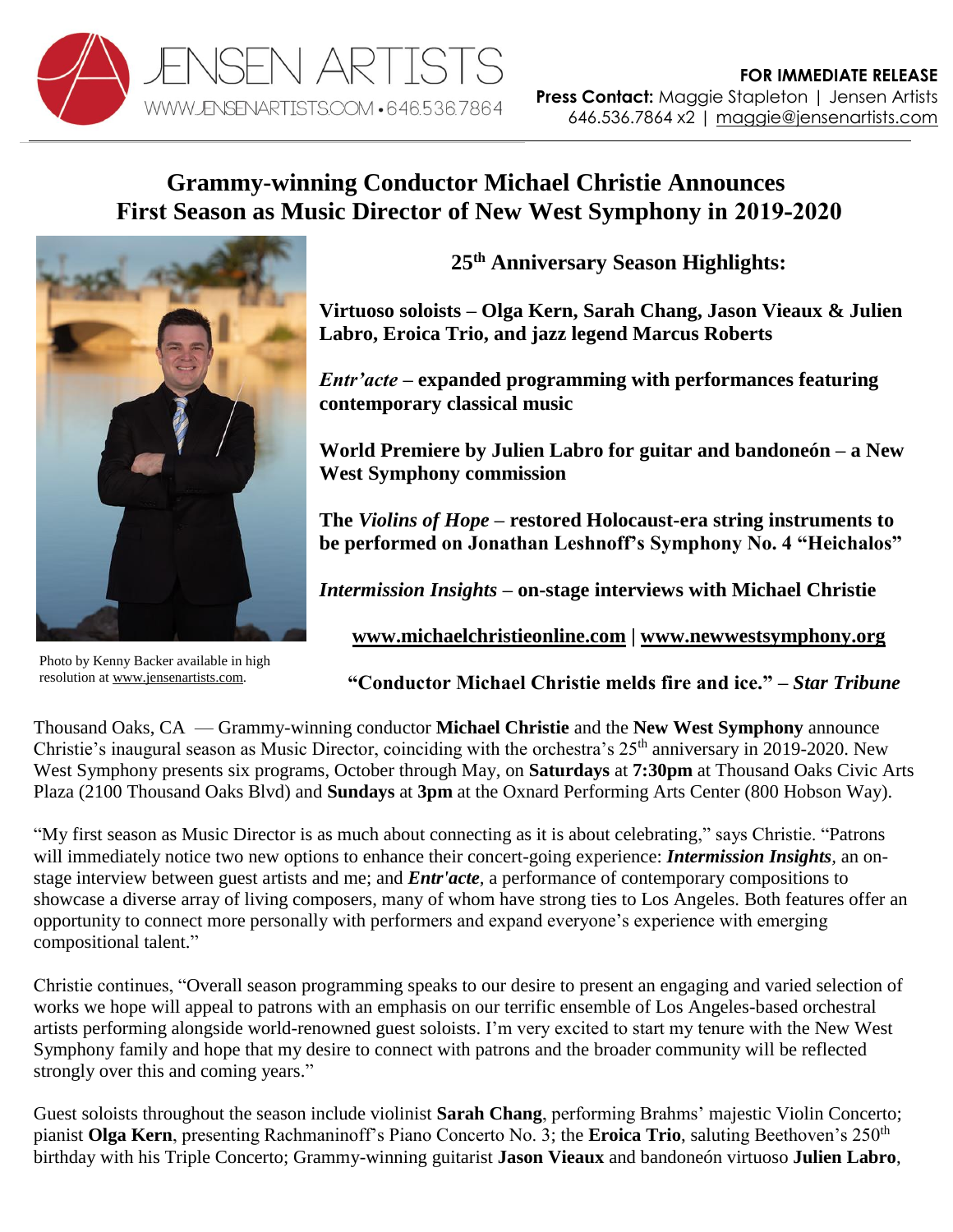premiering New West Symphony commission for guitar and bandoneon by Labro; and the **Marcus Roberts Trio**, featuring some of America's most notable jazz musicians.

# **Complete 2019-2020 Programming**

# **Season subscriptions available at [www.newwestsymphony.org.](https://newwestsymphony.org/2019-2020-masterpiece-series/)**

### **25th Season Salute**

Saturday, October 5, 2019 | 7:30 PM | Thousand Oaks Civic Arts Plaza Sunday, October 6, 2019 | 3:00 PM | Oxnard Performing Arts Center

**Michael Christie,** conductor **Marcus Roberts Trio**, guest artists

**Corigliano** | *Salute* **Gershwin** | Concerto in F **Rimsky-Korsakov** | *Scheherazade*

# **Trip The Light Fantastic**

Saturday, November 16, 2019 | 7:30 PM | Thousand Oaks Civic Arts Plaza Sunday, November 17, 2019 | 3:00 PM | Oxnard Performing Arts Center

**Michael Christie,** conductor **Jason Vieaux,** guitar **Julien Labro,** bandoneón **Dancers**

**Bartók** | *Romanian Folk Dances* **Frank** | *Leyendas: An Andean Walkabout* **Labro** | New West Symphony world premiere commission for guitar and bandoneón **Piazzolla** | *The Four Seasons of Buenos Aires* **Copland** | *Hoedown*

# **Happy 250th, Ludwig!**

Saturday, January 25, 2020 | 7:30 PM | Thousand Oaks Civic Arts Plaza Sunday, January 26, 2020 | 3:00 PM | Oxnard Performing Arts Center

**Steffan Sanderling,** guest conductor **Eroica Trio**

**Beethoven** | Triple Concerto for Violin, Cello, Piano, and Orchestra **Beethoven** | Symphony No. 3

#### **Dreams**

Saturday, February 29, 2020 | 7:30 PM | Thousand Oaks Civic Arts Plaza Sunday, March 1, 2020 | 3:00 PM | Oxnard Performing Arts Center

#### **Michael Christie,** conductor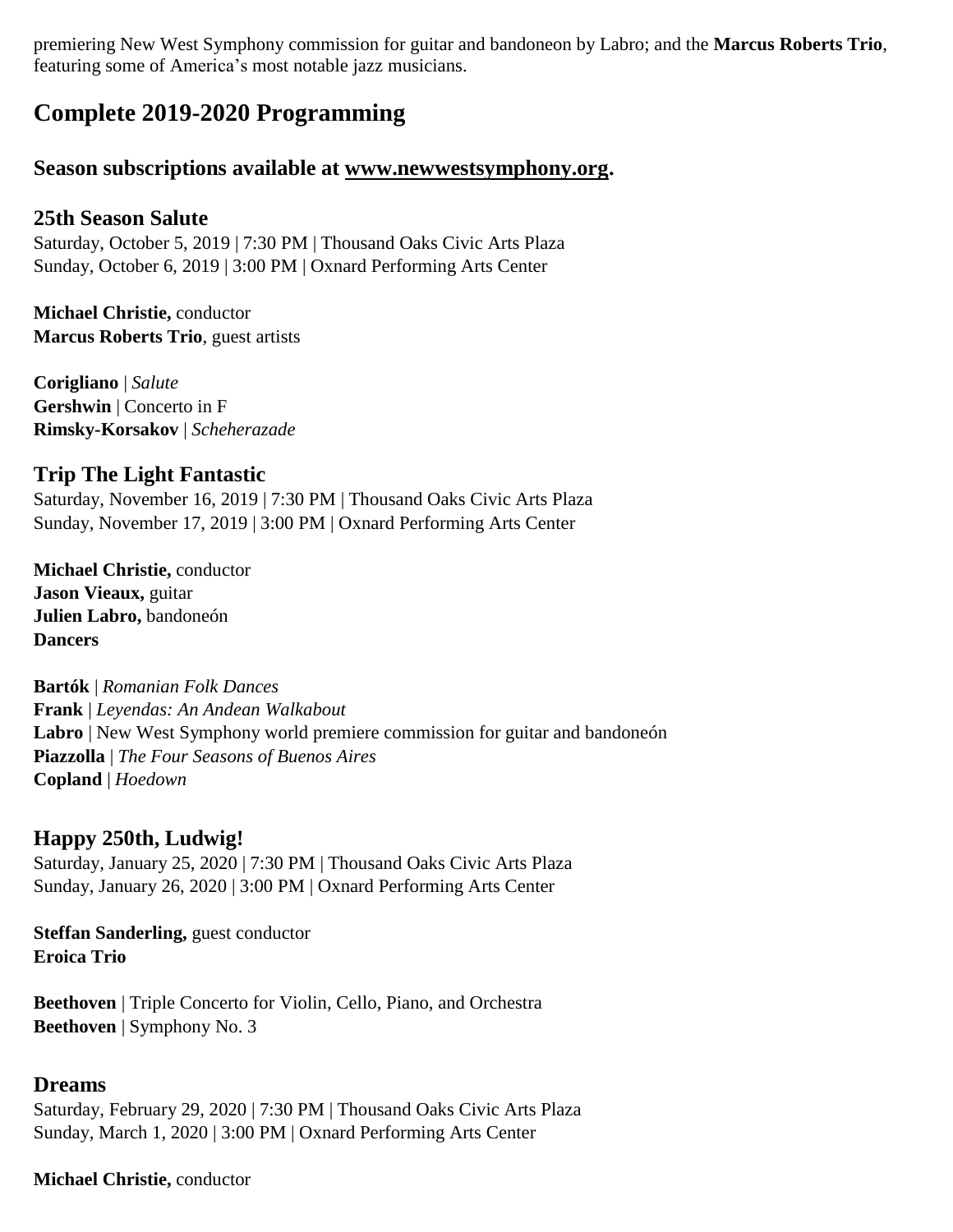## **Vocal Soloists Women's and Children's Choirs**

**Mendelssohn** | *A Midsummer Night's Dream* **Krása** | *Brundibár*

# **Violins of Hope**

Select New West Symphony musicians will perform on the *Violins of Hope*, a collection of string instruments lovingly restored and with their own stories from the Holocaust. "Heichalos" was composed expressly for *Violins of Hope*.

Saturday, April 18, 2020 | 7:30 PM | Thousand Oaks Civic Arts Plaza Sunday, April 19, 2020 | 3:00 PM | Oxnard Performing Arts Center

**Michael Christie,** conductor **Olga Kern,** piano

**Newman |** *Diary of Anne Frank* Suite **Leshnoff |** Symphony No. 4, "Heichalos" **Rachmaninoff |** Piano Concerto No. 3

# **Sarah Chang | Brahms Violin Concerto**

Saturday, May 2, 2020 | 7:30 PM | Thousand Oaks Civic Arts Plaza Sunday, May 3, 2020 | 3:00 PM | Oxnard Performing Arts Center

**Michael Christie,** conductor **Sarah Chang,** violin

**Sibelius |** Symphony No. 3 **Brahms |** Violin Concerto

**Michael Christie** is a thoughtfully innovative conductor, equally at home in the symphonic and opera worlds, who is focused on making the audience experience at his performances entertaining, enlightening, and enriching. *The New York Times* reports, "Michael Christie is a director open to adventure and challenge," and the *Cincinnati Enquirer* declares, "If Michael Christie represents the future of music in this country, the future looks promising indeed."

Christie won a 2019 Grammy Award (Best Opera Recording) for the world premiere recording of Mason Bates' *The (R)evolution of Steve Jobs* with The Santa Fe Opera (PENTATONE). In 2017, Christie led the world premiere performances at The Santa Fe Opera, "with suave assurance" (*San Francisco Chronicle)*, with "precision and pizzazz" (*Santa Fe New Mexican)*, and "preside[d] over an expertly executed performance" (*The Financial Times)*.

Christie was featured in *Opera News* in August 2012 as one of 25 people believed to "break out and become major forces in the field in the coming decade." At Minnesota Opera, Christie led 24 productions over eight years, six seasons as its first-ever Music Director (2012-2018). Highlights for Christie's 2018-2019 season include engagements with Indiana University Opera and Ballet Theater, Opéra de Montréal, Lyric Opera of Chicago, Sacramento Philharmonic and Opera, and Michigan Opera Theatre. 2019-2020 will be Christie's first full season as Music Director of the New West Symphony, and he will lead operas with San Francisco Opera and Lyric Opera of Kansas City.

Deeply committed to bringing new works to life, Michael Christie has championed commissions by leading and emerging composers alike, including Mark Adamo, Mason Bates, Michael Daugherty, Osvaldo Golijov, Mark Grey,